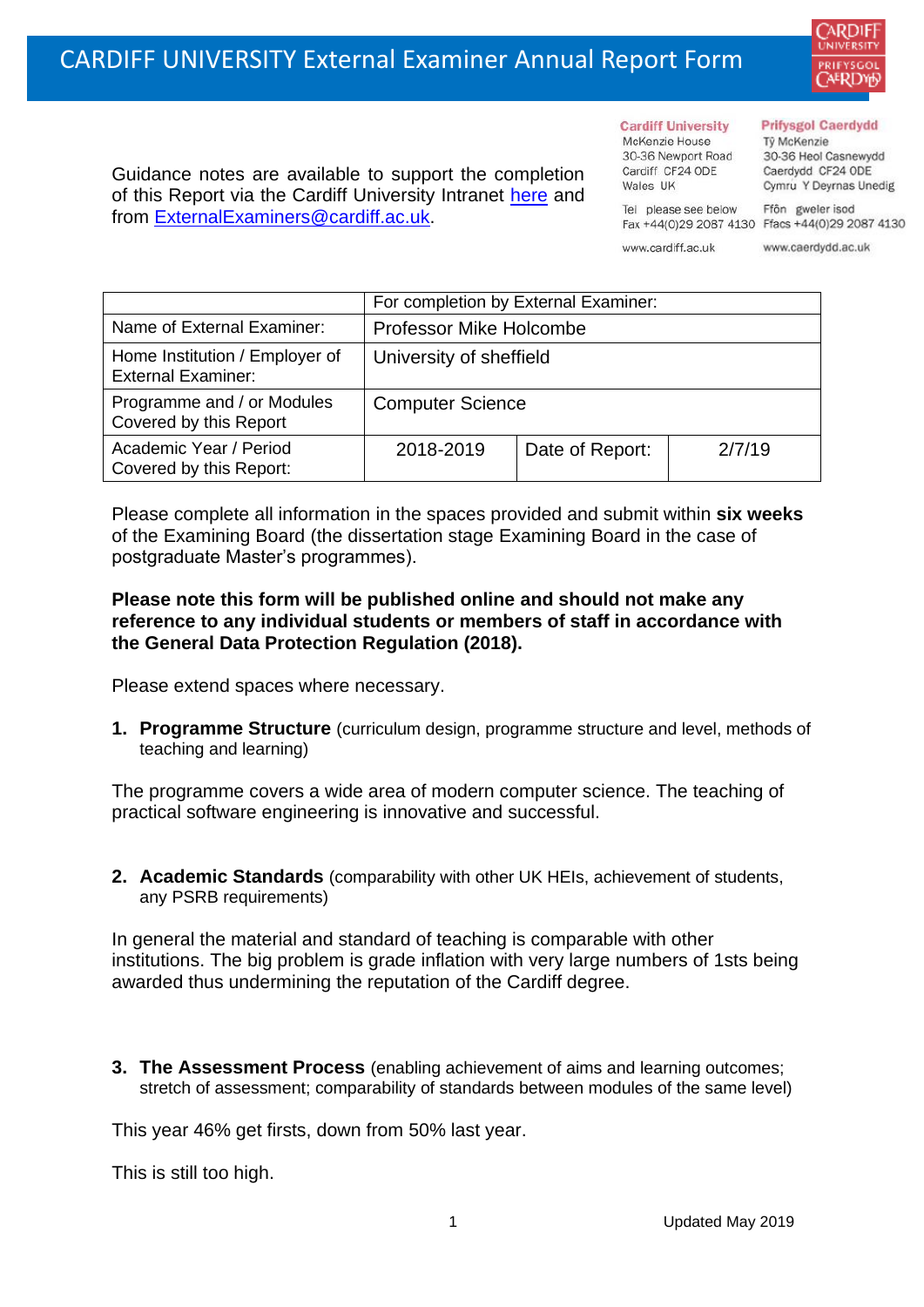As a comparison other universities with higher A Level entry requirements award around 20-22%

Some of the module marks are too high – a result of exam papers that are too easy and assignments also.

Examples: 3109, 3110, 6321 all have means above 70% and 3107, 3114, have means above 65%.

Coursework marks are too high in: 3101, 3104, 3110, 3112, 3114,

*Scaling of marks should be undertaken where appropriate - according to agreed guidelines.* 

A review of the standard of questions set in exams is under way. At least part of each paper/assignment should be aimed at identifying the best first class performance.

The proposed "Guidelines for setter and moderators of assessment" is a very good start and should help to standardize and increase the challenge of the exam papers and coursework assignments.

Module statistics are presented well.

The tracking forms do not return to the external when critical comments are made. Just knowing that something has been done to deal with the comments would be useful.

The individual project website is very useful.

It is not very clear how marks are derived. The comments are helpful. Maybe there should be a more detailed breakdown of marks – perhaps into blocks of 20% or so and the mark given justified more clearly.

The group project with real clients is very good. It should be extended to the CS programme.

SIMS - the mark system - does not seem to generate correct final results. This needs investigating. This is the main reason that the Department insists that exam boards do not use anonymous mark sheets, against Registry advice.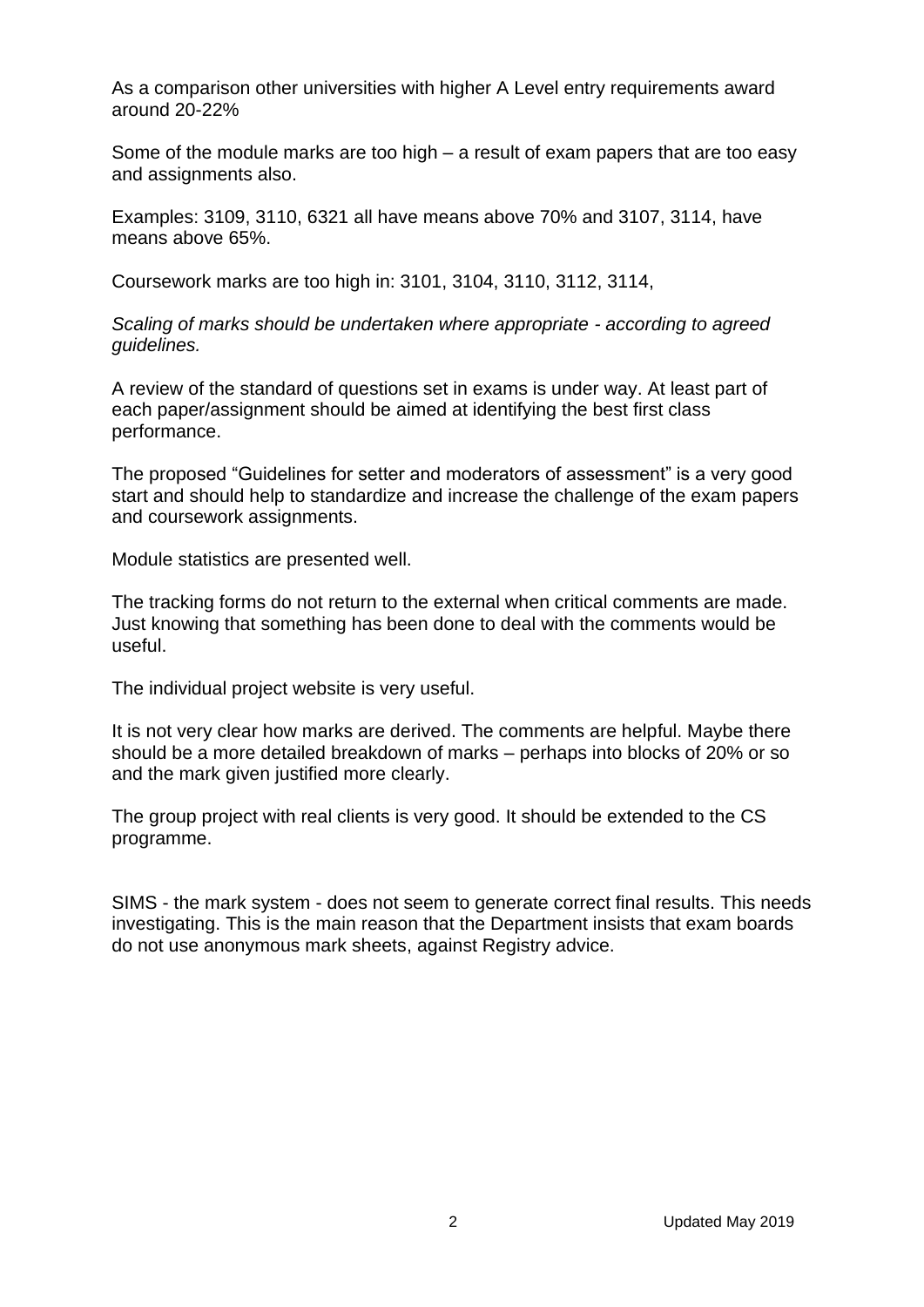4. **Examination of Master's Dissertations (if applicable)** (sample of dissertations received, appropriateness of marking schemes, standard of internal marking, classification of awards) [*Where possible please complete this section following the dissertation examining* 

*board determining the final award*.]

# **5. Year-on-Year Comments**

[Previous External Examiner Reports are available from the Cardiff University Website [here.](https://www.cardiff.ac.uk/public-information/quality-and-standards/external-examiner-reports)]

The Software Engineering degree has successfully produced its first graduates and seems to be an important new style of course.

**6. Preparation for the role of External Examiner (for new External Examiners only)** (appropriateness of briefing provided by the programme team and supporting information, visits to School, ability to meet with students, arrangements for accessing work to review)

This was fine

**7. Noteworthy Practice and Enhancement** (good and innovative practice in learning, teaching and assessment; opportunities for enhancement of learning opportunities)

As mentioned before, the SE degree, particularly the projects involving external clients, is excellent. I think this should be extended to Computer Science students.

**8. Appointment Overview (for retiring External Examiners only)** (significant changes in standards, programme/discipline developments, implementation of recommendations, further areas of work)

N/A?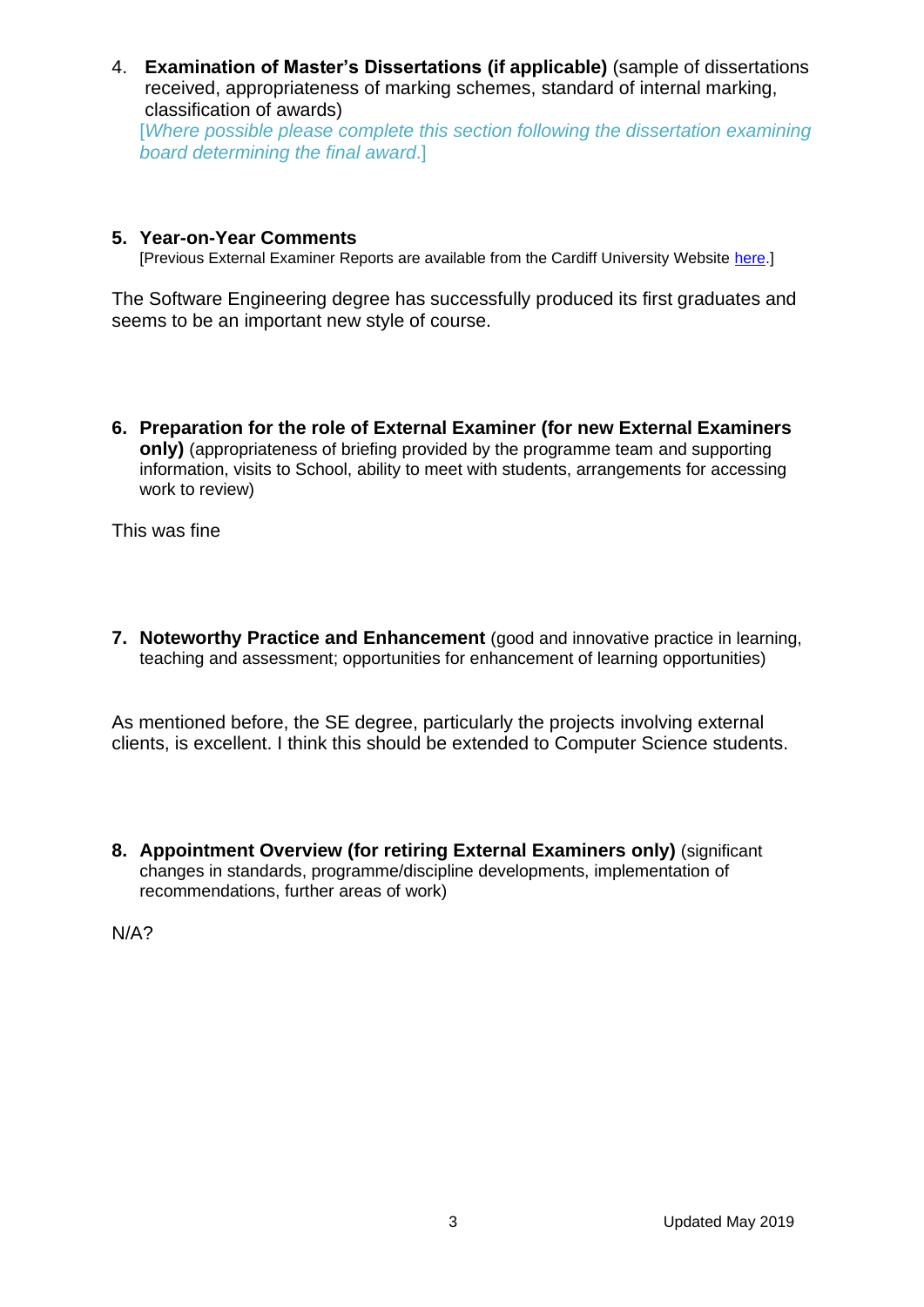# **9. Annual Report Checklist**

Please include appropriate comments within Sections 1-7 above for any answer of 'No'.

|                                                        |                                                                                                                                                             | <b>Yes</b><br>(Y) | <b>No</b><br>(N) | N/A<br>(N/A) |
|--------------------------------------------------------|-------------------------------------------------------------------------------------------------------------------------------------------------------------|-------------------|------------------|--------------|
| <b>Programme/Course information</b>                    |                                                                                                                                                             |                   |                  |              |
| 9.1                                                    | Did you receive sufficient information about the Programme and<br>its contents, learning outcomes and assessments?                                          | Y                 |                  |              |
| 9.2                                                    | Were you asked to comment on any changes to the assessment<br>of the Programme?                                                                             | Y                 |                  |              |
| <b>Commenting on draft examination question papers</b> |                                                                                                                                                             |                   |                  |              |
| 9.3                                                    | Were you asked to approve all examination papers contributing<br>to the final award?                                                                        | Y                 |                  |              |
| 9.4                                                    | Were the nature, spread and level of the questions appropriate?                                                                                             |                   | N                |              |
| 9.5                                                    | Were suitable arrangements made to consider your comments?                                                                                                  |                   | $\overline{?}$   |              |
|                                                        | <b>Examination scripts</b>                                                                                                                                  |                   |                  |              |
| 9.6                                                    | Did you receive a sufficient number of scripts to be able to assess<br>whether the internal marking and classifications were appropriate<br>and consistent? | Y                 |                  |              |
| 9.7                                                    | Was the general standard and consistency of marking<br>appropriate?                                                                                         | Y                 |                  |              |
| 9.8                                                    | Were the scripts marked in such a way as to enable you to see<br>the reasons for the award of given marks?                                                  | Y                 |                  |              |
| 9.9                                                    | Were you satisfied with the standard and consistency of marking<br>applied by the internal examiners?                                                       |                   | N                |              |
| 9.10                                                   | In your judgement, did you have the opportunity to examine a<br>sufficient cross-section of candidates' work contributing to the<br>final assessment?       | Y                 |                  |              |
|                                                        | <b>Coursework and practical assessments</b>                                                                                                                 |                   |                  |              |
| 9.11                                                   | Was the choice of subjects for coursework and / or practical<br>assessments appropriate?                                                                    | Y                 |                  |              |
| 9.12                                                   | Were you afforded access to an appropriate sample of<br>coursework and / or practical assessments?                                                          | Y                 |                  |              |
| 9.13                                                   | Was the method and general standard of assessment<br>appropriate?                                                                                           | Y                 |                  |              |
| 9.14                                                   | Is sufficient feedback provided to students on their assessed<br>work?                                                                                      | Y                 |                  |              |
|                                                        | <b>Clinical examinations (if applicable)</b>                                                                                                                |                   |                  |              |
| 9.15                                                   | Were satisfactory arrangements made for the conduct of clinical<br>assessments?                                                                             |                   |                  | N/A          |
| <b>Sampling of work</b>                                |                                                                                                                                                             |                   |                  |              |
| 9.16                                                   | Were you afforded sufficient time to consider samples of<br>assessed work?                                                                                  | Y                 |                  |              |
|                                                        | <b>Examining board meeting</b>                                                                                                                              |                   |                  |              |
| 9.17                                                   | Were you able to attend the Examining Board meeting?                                                                                                        | Y                 |                  |              |
| 9.18                                                   | Was the Examining Board conducted properly, in accordance with                                                                                              | Y                 |                  |              |